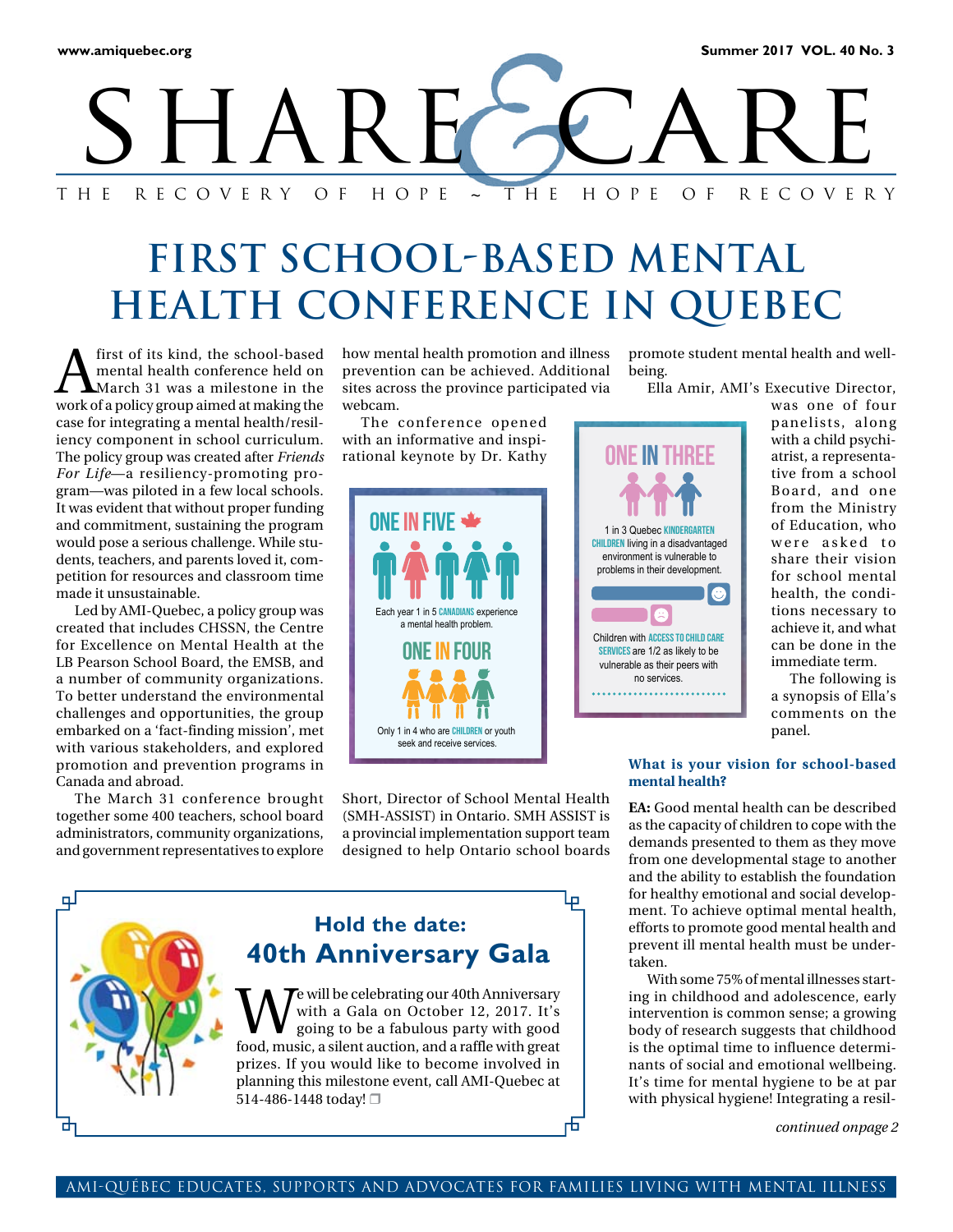### *Conference ... continued from page 1*

iency component in school curriculum as a strategy for promoting mental health is akin to physical education classes to promote physical health. Before mental health issues are established as debilitating conditions that require costly treatments, we may consider 'general inoculation' that is likely to spare many children from unnecessary suffering.

This vision is shared by the Federal Government (in its latest Health Accord), by the Mental Health Commission of Canada (MHCC), and by the Government of Quebec. The "Promotion of

mental health across the lifespan in homes, schools, and workplaces, and the prevention of mental illness and suicide wherever possible" was identified as one of six strategic directions in the MHCC's Mental Health Strategy for Canada. Moreover, the MHCC argues that spending on mental health is an investment in "mental wealth" rather than a drain on the public purse.



Investing in mental health promotion and early intervention is identified as a primary area for investment that would be not only economically wise but also lessen the human burden of illness that can seriously affect a person's quality of life from childhood through to older age.

And here in Quebec, the 2015-2020 Mental Health Action Plan recognizes the vulnerability of children and youth, especially during transition periods (such as entering primary and high school), and the importance of providing all the support they need in order to facilitate adaptation and develop their potential.

### **What structures/conditions are needed to support school boards and schools?**

**EA**: Schools and the communities in which they operate are interdependent on one another. To achieve optimal mental health, an integrated vision is required that recognizes the importance of addressing mental health before children arrive at school, while they are in school, and once they leave school. Mental health should be a long-term concern that needs to be nurtured continuously!

So we should consider 3 inter-related stakeholders: schools, communities, and governments, and conditions for success require collaborations and partnerships between the three.

**Schools** need to identify mental health as a priority and integrate a resiliency-enhancing component into their curriculum. The **community** can be an important facilitator and promoter of youth resiliency. Community organizations are often not constrained by rigid directives and can use creativity to complement school curriculum. They may also have access to funding that schools may not have. The **government** is the third player that needs to develop mental health policies and ensure their sustainability. The Quebec Ministry of Health and Social Services has recognized early childhood as a critical period of development and clearly stated that

ensuring optimal development of pre-school children is the joint responsibility of the family, the community, and the government. Moreover, it agrees that universal measures need to be taken and that the school milieu is a privileged setting for prevention and promotion because of the time children and youth spend in school.

### **What can educators do tomorrow to help their schools and classrooms better support students' mental health?**

**EA:** There are fine examples of community engagement that complements school curriculum in various communities. These kinds of partnerships could, and should, be developed everywhere!

> What else can be done? Recognize that when we talk about mental health and resiliency we talk about everybody's mental health and resiliency: students, teachers, administrators, families. The more comprehensive an approach we embrace, the better the outcomes we can expect.

> I would like to flag a special group of youth that so far has been largely overlooked. These are young carers (age 15-24) who play an important role in securing and maintaining the health and wellbeing of family members with chronic health conditions, aging associated needs, injuries, or disabilities. These young carers account for 15% of the total unpaid caregiver population (General Social Survey, 2012). So in a classroom of 30 you

can expect to have some 4 students who fit this category! (A survey of 12-17 year old high school students in BC found that 12% of the respondents self-identified as caregivers).

Many young caregivers report positive experience associated with caregiving, such as pride, heightened empathy, maturity, and confidence. But they are also vulnerable to social isolation, mental health challenges and lower education attainment and to difficulties in balancing personal development with caregiving responsibilities. With the current demographic trends we can expect the number of young carers in Canada to rise. It is the joint responsibility of schools and communities to recognize this challenge, and offer the needed support to these individuals.

There is a long way to go, but the conference was a stimulating beginning!  $\Box$ 

*The proceedings of the conference can be found on the Centre of Excellence for Mental Health's website http://cemh.lbpsb.qc.ca/*

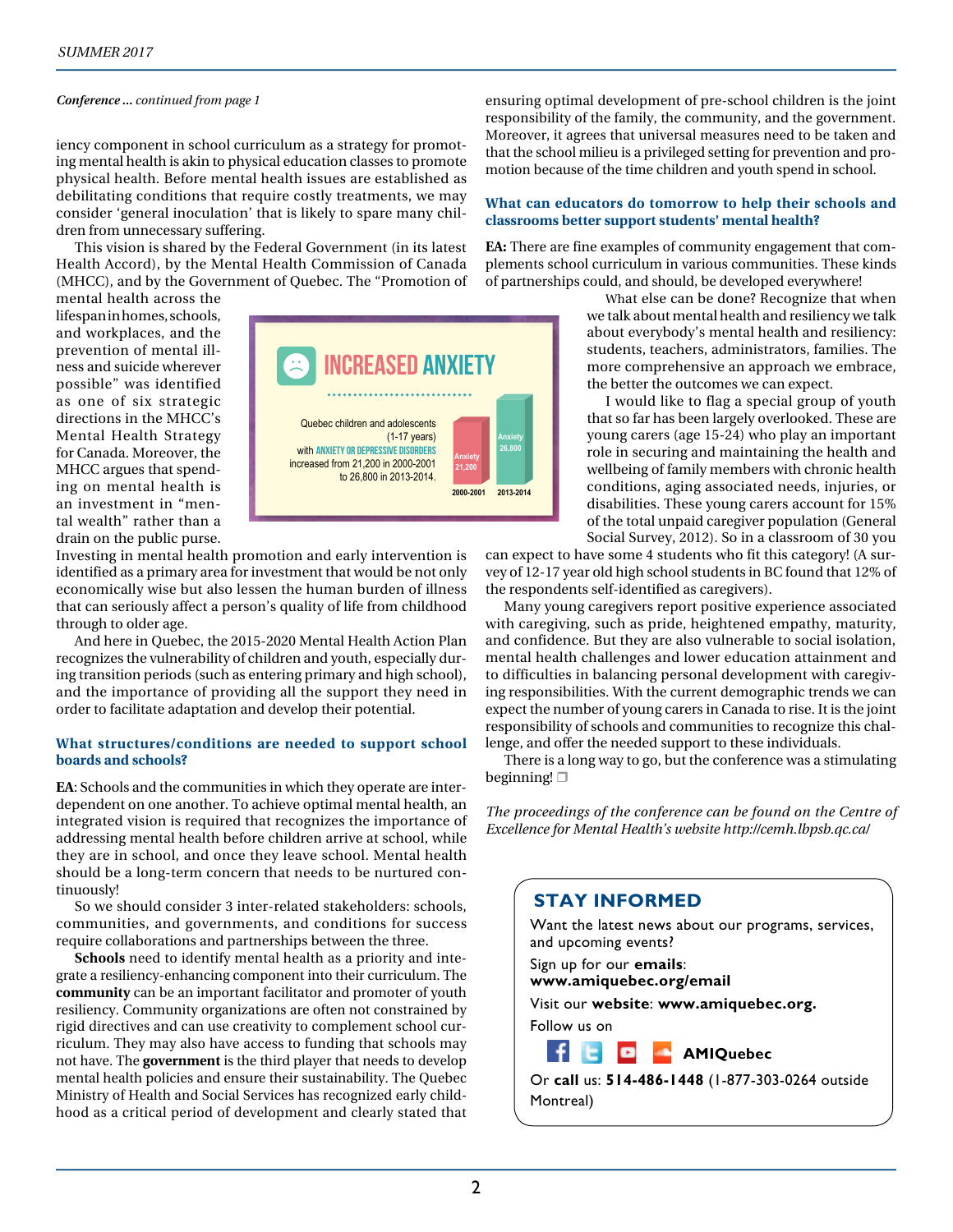# **Healing Homelessness and Mental Illness Together**

Footsteps away from the wealth of Old<br>Montreal stands a group of disheveled men, one lighting a cigarette as<br>they tell jokes at the entrance of a homeless Montreal stands a group of disheveled men, one lighting a cigarette as they tell jokes at the entrance of a homeless shelter. The contradiction is unsettling, yet poignant. Matthew Pearce has been running the Old Brewery Mission since 2008, and his progressive mind has this shelter metamorphosing into something not seen in this city.

Mental illness affects about 40% of the men who use the Mission, plus a staggering 80% of the women who use their other shelter, which is the largest service provider to homeless women in Canada. "We were never set up as a place to address and receive those with mental illness," says Pearce. The Mission pushed back for years hoping other organizations would help the mentally ill, before having a pivotal change in thinking: *They shouldn't be here, but since they are, let's do something about it.*

Pearce forged a partnership with the Department of Psychiatry at the nearby CHUM (Centre hospitalier de l'Université de Montréal). Their Prism Project lifts homeless people back up into the healthcare system. The project is alarmingly simple: a clean and well-maintained dormitory where the residents live in semi-privacy. There are 18 beds for men, 10 beds for women; it's the largest number of emergency psychiatric care beds in Quebec, including hospitals.

In the project, CHUM provides a full-time psychiatrist at the Mission, plus a social worker, psychiatric nurse, and the Missions' own staff counsellors. "What we're seeing, once we stabilize people with medical attention and clinical treatment, is that these people are ready to move out and (live on their own)," says Pearce. The success stories are startling. 60 to 80 individuals who used the Mission, some for decades—have left the

Mission after a week or two of treatment. Pearce says, "It tells you that these people should not be here."

For the first time in the Mission's 128 year history, they now have more housing units than shelter beds. The philosophy is *Housing First*, that housing is the cornerstone of solving homelessness; Pearce focuses on finding access to independent, permanent, stable places to live. The Mission offers transitional services to help people find apartments, along with supportive ongoing counselling. Financially,

### **A Big Thank You to AMI Supporters**

**Some initiatives to support AMI's programs** 

- The musical band Clever Apes for choosing to raise money for us at their spring event on April 22, 2017. They played amazing rock n' roll to a crowd of close to 180, and raised over \$5,000.
- The McGill chapter of the Golden Key International Honour Society who organized a series of fundraising events and raised over \$1000.
- Grade 11 students at Kuper Academy who held a Karaoke Fundraiser for AMI-Quebec.



they provide rent supplements, which is much cheaper on taxpayers than keeping people at the Mission.

✦

A common factor of homelessness is the lack of caregivers in their lives. "The burden on caregivers—these people who are teachers, archaeologists, bus drivers—they are not equipped, tooled up to be able to do this," says Pearce. "People get worn down, they need to take care of their own health and they drop the individual just because of survival or burn out."

Without any caregiver support, the Mission aims to help individuals feel included in society. Staff visit clients' new apartments once a month or more for coffee. They help them plug into activities in their neighbourhood; breaking the isolation of being alone in poverty. A trend started of former clients showing up at the Mission during the day. There was a resistance to allowing this at first, then Pearce and his staff realized something—this is where their friends are, so the Mission shifted towards being seen as a Community Centre rather than a shelter. They renovated their cafeteria, café, and public areas with bright colours and lots of sunlight to provide welcoming warmth to all.

Tragedy hit in January 2017 in the alley outside their front entrance; there was an altercation where police killed a homeless

*continued onpage 8*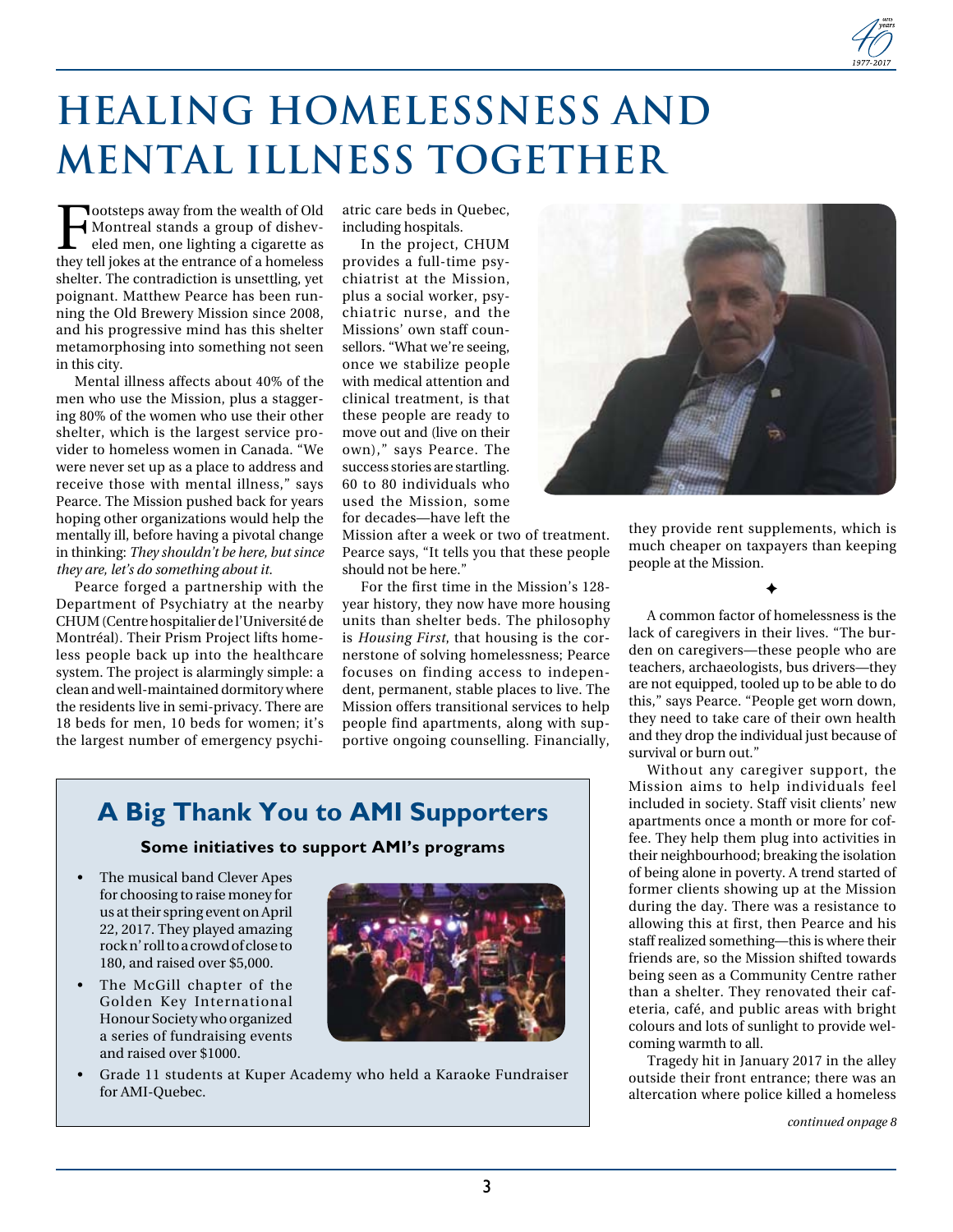# **AMI marks 40th Anniversary Annual General Meeting in pictures**



*Sylvie Albert, recipient of the Extra Mile Award, sees the big picture and guides callers in the right direction with warmth, confidence and friendliness.*



*The recipient of the Monty Berger Award, President Anna Beth Doyle led the organization through the purchase of a new, permanent home, the expansion of programs, and the increase of AMI's impact. Passing the torch to Norman Segalowitz.* 



*Upon presenting the Ella Amir Award for Innovations in Mental Health to Matthew Pearce, Director of the Old Brewery Mission, Judy Ross said, "Mr. Pearce, you have certainly contributed to important causes and made the world a better place by your selfless endeavours for humanity."* 

*Presented with the AMI-Quebec Award for Exemplary Service in the Field of Mental Illness, Lucie Champagne was told that, "It takes a special person like you with a great deal of compassion, strength and enthusiasm to be able to offer the type of emotional and other support you have given over the years to caregivers and their families."*

### **Go online for our Annual Report**

MI's 2016-17 Annual Report is available online<br>at www.amiquebec.org/ar17. If you would<br>like to receive a copy by mail, call us at 514-<br>486-1448 (1-877-303-0264 outside Montreal) at **www.amiquebec.org/ar17**. If you would like to receive a copy by mail, call us at **514- 486-1448** (**1-877-303-0264** outside Montreal).

*Connie Di Nardo (Volunteer of the Year) "Connie has a wonderful heart and gives generously of her time and energy for the cause of mental health."*





*Exemplary Psychiatrist Award recipient Dr. Serge Beaulieu (l)'s expertise, influence, and dedication in the treatment of people with difficult bipolar and other mood disorders has been most significant and is deeply appreciated by his patients and their families.* 

*Donald Desrosiers (r, AMI-Quebec Award for Exemplary Service in the Field of Mental Illness) has 35 years of exceptional commitment to helping caregivers and families with mental illness.*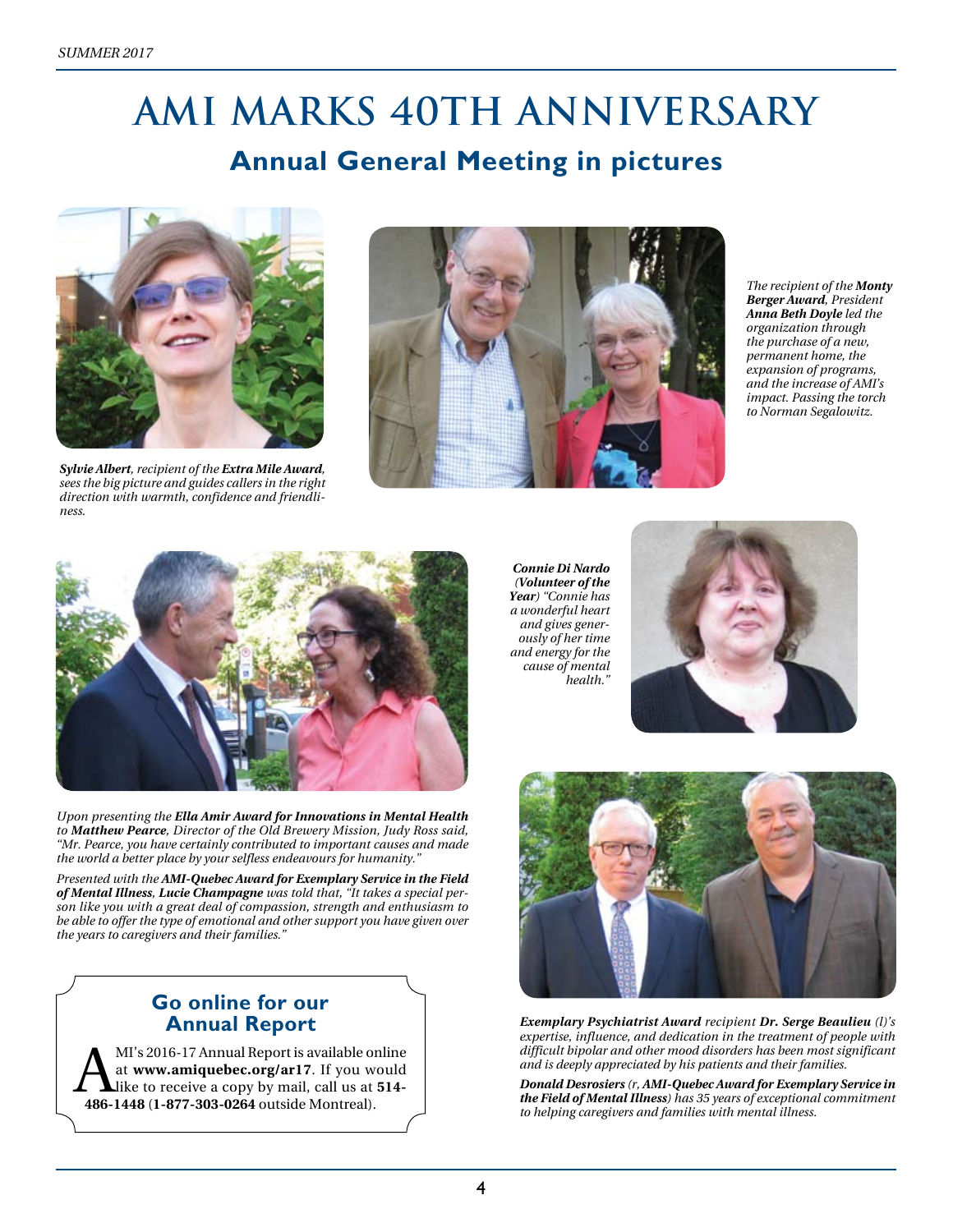



*Dedicated AMI staff members at the end of a long and happy day*



*What's an anniversary celebration without a delicious cake?* 



*July 25 Members were invited to contribute to a project illustrating the past, present, and future of AMI*

**Meet our board at amiquebec.org/board**

# **SUMMER 2017**

### **SUPPORT GROUPS**

*For family, friends and people with mental illness unless otherwise indicated.* 

### **For details visit amiquebec.org/support**

*Mondays 6:30pm 4333 Côte Ste-Catherine Road (near Cote-Sainte-Catherine metro) unless otherwise indicated. No registration necessary*

### **FAMILY for relatives and friends**

*July 10, 24; August 7, 21* 

**BPD for relatives and friends** *Will resume in September*

**ANXIETY** *July 10; August 7*

**BIPOLAR DISORDER** *July 24; August 21* 

**DEPRESSION** *July 24; August 21* 

**HOARDING** *July 24; August 21* 

**OBSESSIVE COMPULSIVE DISORDER** *July 10; August 7* 

**KALEIDOSCOPE for people living with mental illness** *July 10; August 7* 

### **SOUTH SHORE for relatives**

Wednesdays 6:30pm Greenfield Park Baptist Church, 598 Bellevue North, Greenfield Park June 28; July 12, 26; August 9, 23

### **LIFELINE for people living with mental illness**

*Alternative Centregens*, 3820 Montée St-Hubert in St-Hubert. Call 450-651-0651 for dates and times..

### **BOARD MEETINGS**

Tuesdays 7:00pm at AMI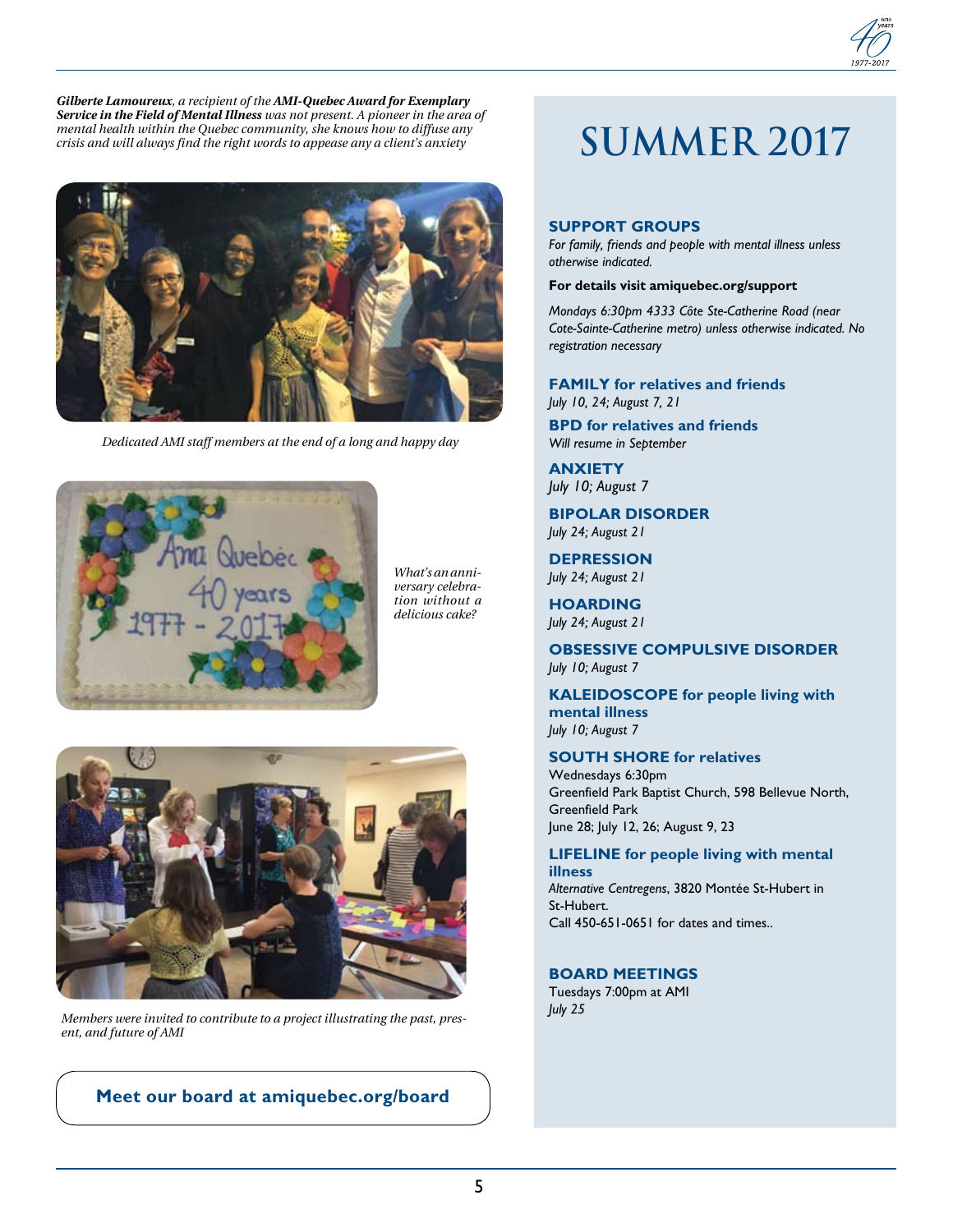If was a November evening, a<br>of year where the leaves ha<br>en and the snow has not ye<br>cover the grey of the sidewalks. t was a November evening, at the time of year where the leaves have all fallen and the snow has not yet come to

Standing, looking at the door of this small office, my gaze was lost on the sign indicating the

Phobies-Zéro meeting.

At that moment, I swallowed my pride and told myself, "Okay, this is where I have ended up…"

I opened that door without high hopes for the future and without really knowing what would hap-

pen to me. The only thing I was sure of was that there was no future for me in my current circumstances.

I knew the road I was following by heart in all its twists and turns, and it was leading me nowhere. Always the same routine, the same anxiety that follows you like a shadow.

So why not try something else. I had already tried so many things.

As I entered the office, what struck me right away was the number of shoes in the entranceway. Because one of the words that comes up so often in people's stories is solitude.

Solitude because we don't want to bother anyone. Solitude because we are unable to reach out. Solitude because we are embarrassed about who we are, what we feel. Solitude by avoidance.

So many of us are trapped in this vicious circle that we each try in our own way and rhythm to break.

Avoidance is one of the pitfalls that we hit regularly. It is a very sly friend: it comforts us in the moment and allows us to reduce our anxiety, but in reality it keeps us in servitude, gradually reducing our freedom.

This is why the strength of a group is so important. The feeling of belonging, once a week, to a group that understands us, does not judge us, and provides us with support.

Just by being there, with other people, lets us know that we exist, and that we are not alone in this labyrinth. And vice versa;

by being there we exercise our empathy for others.

People surprise themselves sometimes by being more gentle and understanding towards other people than they are to themselves. But this is

## **This is why the strength of a group is so important A personal experience of a support group**

because we attack ourselves continually! Self-denigration and doubt act as weapons of psychological torture.

### ✦

Today, like so many before me who have come through these doors, I have become a peer support volunteer for Phobies-Zero.

On that famous November evening, I never thought I would find myself on the other side a year and a half later. Despite living with social anxiety, today I realize that I like animating groups and accompanying people on their path.

No matter what, it is important to always remember that we are not our anxiety or our depression.

And there is a beauty in all the people who come through our doors. They are on a journey, sometimes without knowing it.

When they come, we are not always aware of the whole road they have taken to get to us: research on the Internet, looking up the address, reflecting (sometimes for several months) before deciding to come by.

We pose so many questions on our way to the meeting. Will I be okay? Why am I going? Is it really worth it? Will I be judged?

They are looking for solutions, tools, or are just tired of their situation.

There is always something that drives someone to come through our doors, even if they don't know where this will take them. Hope for getting better, but at the same time the loss of hope, the darkness in the tunnel.

We are often stuck between being discouraged and wanting to feel better.

There is also the satisfaction of seeing

young people come to our meetings, sometimes with their parents, their brothers, or their sisters.

If I had had these resources in my era, I surely would have spent less time meandering and lost in the vicissitudes of my thoughts.

Thoughts. Another

word that comes back often. Thoughts that obsess, that occupy hours of our days and nights, that don't end, that make us believe we are crazy.

We beg for someone to unplug our brains, or unplug us entirely…

What often discourages us is to see anxiety as a mountain too big to climb. What I am trying now is to go one step at a time, no matter how small. I call this my Benevolent Perseverance.

It is 9:30pm on this beautiful January evening. The support group meeting is done. Some people chat outside the building to continue sharing. I take the metro, satisfied with my evening. It has not been perfect, that has to be accepted.

That is what is also difficult to tame: releasing this quasi-obsessive pursuit of perfection and control, which is what keeps us from enjoying life as it is.  $\Box$ 

### *– Rodolphe Belmer*

*Translated from French. Original text on Entre les Deux Oreilles, visit http://bit.ly/ groupedesoutien*

*AMI-Quebec generally holds support groups three Monday evenings a month. We have groups for family caregivers only, for those suffering from mental illness, and mixed groups for both. We also hold a support group for families on the South Shore of Montreal in Greenfield Park every second Wednesday. Please see our calendar (p.5) for details or visit amiquebec.org/support*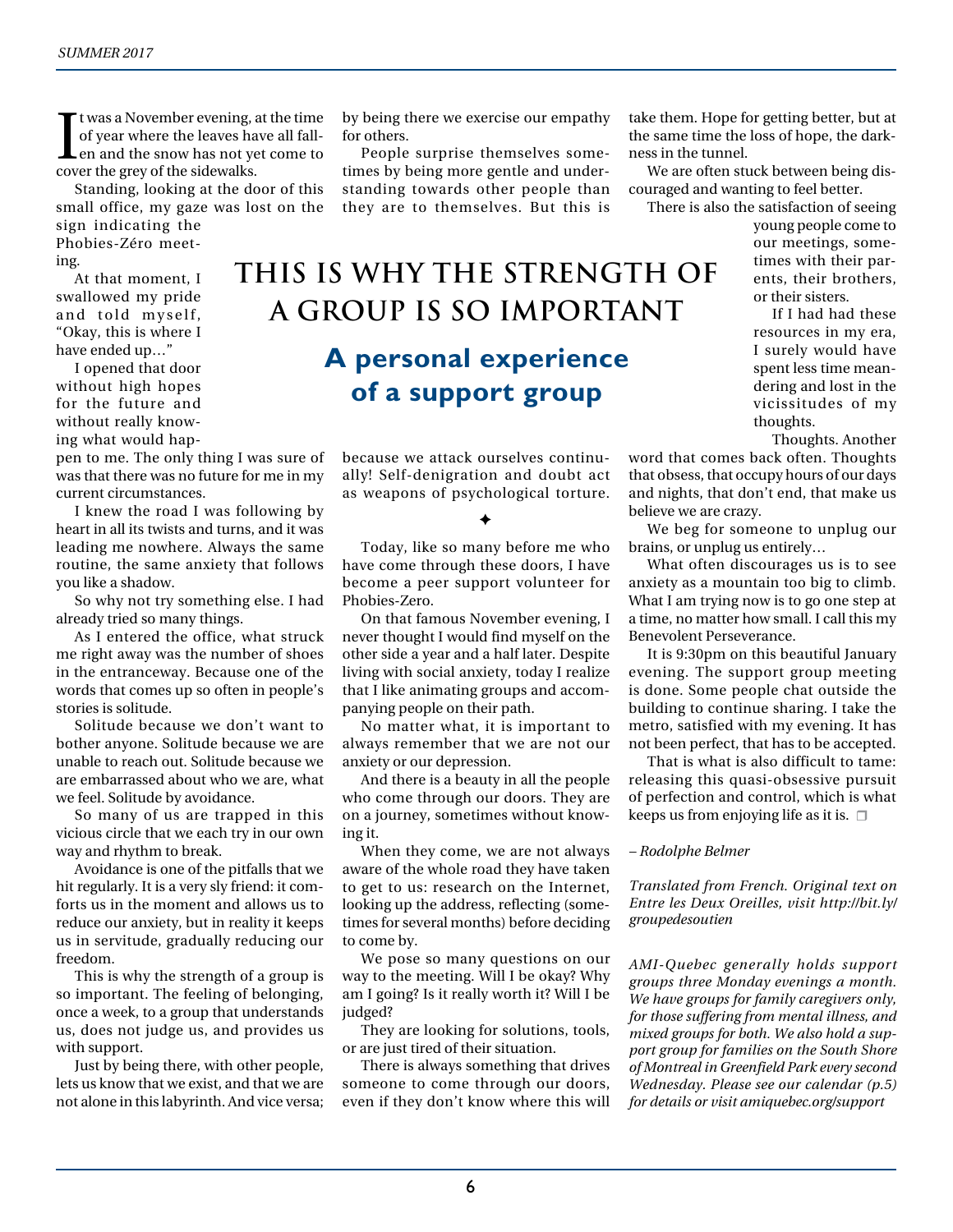## **Shedding Light on Borderline Personality Disorder (BPD)**

orderline Personality Disorder (BPD) is a condition that affects the way a person understands him/herself and the way he/she relates to the world around them. Individuals with BPD are highly sensitive and have great difficulty regulating their emotions and impulses. They often experience significant challenges in five areas:

### **Emotions:**

Difficulty managing emotions such as anxiety, depression and anger; their mood changes rapidly, usually in response to a stressful event (this is called emotion dysregulation, which may also be associated with disorders other than BPD).

### **Interpersonal Relationships:**

Difficulty sustaining relationships; fear of being abandoned.

### **Self:**

Difficulty knowing who they are, how they feel and what they like; feeling empty and lonely.

#### **Behaviour:**

Impulsive and risky behaviours (substance abuse, binge eating, gambling, self-injury).

### **Cognition:**

Difficulty with concentration or problem solving. Paranoid thoughts in response to stressful events. Delusions and sensations or feelings that aren't based in reality.

AMI-Quebec offers a variety of programs to help family caregivers cope with the challenges associated with BPD in a loved one. Having a good understanding of the person you love, acquiring skills to communicate and offer support, and at the same time seeking support for yourself, can make a big difference.

### **AMI BPD PROGRAMS FOR CAREGIVERS**

These programs will begin again in the fall. Sign up for our emails at amiquebec.org/emails and we will keep you informed about new dates.

### *Introduction to Borderline Personality Disorder*

An introduction session providing basic knowledge on BPD. You may register online: http://amiquebec.org/bpdintro/ or call AMI-Quebec at 514-486-1448.

### *BPD Support Groups for Caregivers*

Self-help support groups for family members of a person with BPD or emotion dysregulation, where participants share their experience and support each other.

No registration necessary. For dates and information, visit http://amiquebec.org/support/.

#### *Family Connections Program*

An intensive program offered in a closed group setting for caregivers. The program is focused on shared experience and practical tools to help caregivers develop practical skills, better cope, and protect their own well-being. For more information, visit http://amiquebec.org/bpd/ or call AMI-Quebec. **Registration necessary.**

### **Useful resources for families and those supporting a person with BPD:**

Visit our website (http://amiquebec.org/bpd4fam/) for a list of online videos, links to external websites, and titles of books about BPD. It's a great place to start, deepen your understanding of BPD, and learn very useful skills and strategies.  $\Box$ 

### **TRIBUTES & MEMORIALS**

**In honour of Eileen Rabinovitch Norma and Pearl Nutkevitch**

**In honour of my parents Sheila Foley**

**In honour of Marianne Nemtin Suliteanu Barbara and Jerry Sheiner**

**In honour of Norma Block**

**Marylin and Jeffrey Block** 

**In honour of Jackie Shapiro Norma Block**

**In honour of Lynn Nulman Fanny Stark and Seymour Coviensky**

**In memory of Sheila Tedd Geraghty Beppie Boudens-Alexander Ching Yee Suen**

#### **In memory of Connie Donovan Muriel Morris Bérubé**

**In memory of Sarah Gaulin Angie Gaulin**

**In memory of Eddy Goldberg Barbara Holubek**

**In memory of Matthew Duskes Rebecca Samaan**

**In memory of John Simpson Kay Simpson**

**In memory of Douglas Simpson Kay Simpson**

**In memory of Barbara Simpson Kay Simpson**

**In memory of May Gruman Kay Simpson**

**In memory of Monty Berger Kay Simpson**

**In memory of Guus Boudens Kay Simpson**

**In memory of Karen Blauer Cindy Blauer**

**In memory of Marty Reznick Marylin and Jeffrey Block Sylvia and Bill Klein Phyllis and Abe Pinchuk Deborah Ryan Kay Simpson**

**In memory of Gordon, Joan, and Bonnie Calderhead Kay Simpson**

**In memory of Jane Smith Dorothy Barter**

*AMI-Québec extends sympathy to the bereaved and appreciation to all donors for their generosity. If you wish to honour someone with a donation, please phone 514-486-1448 or visit amiquebec.org/donate.*